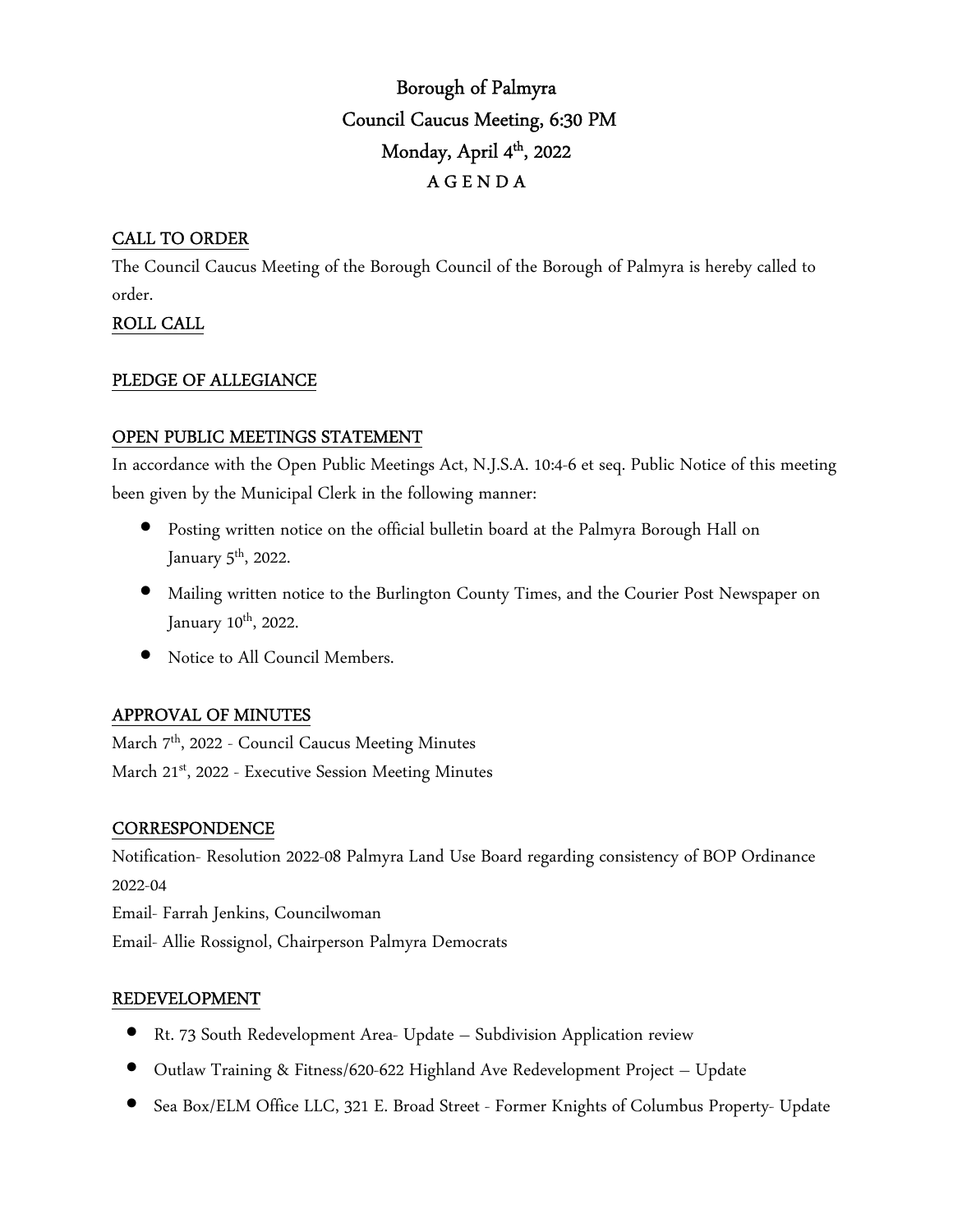#### PROFESSIONAL UPDATES

Andrew Brewer, Maraziti, Falcon, LLP James Winckowski, CME William Kirchner, ERI

#### REPORTS

PHS Student Representatives

#### PUBLIC COMMENT

We request those wishing to have or make a Public comment, email their questions or comments in advance of the meeting to Municipal Clerk Rita Jackson at djackson@boroughofpalmyra.com. The opportunity to submit comments prior to meeting expires at 2:00 PM on April 4<sup>th</sup>, 2022. You must include your name and full address for your comment to be considered valid. Comments submitted in a timely and complete manner will be read during the Council Meeting. All comments will become part of the record and included with the Meeting Minutes.

For those who "attending" the meeting Please sign in at the podium and state your name and address for the record. Each citizen will be allotted up to three (3) minutes to speak, in order to allow everyone an opportunity to ask questions and express their opinions or concerns. Please direct all comments to the Mayor. Each citizen may only speak once during the public portion. All comments will become part of the record and included with the meeting minutes.

#### ORDINANCES ON SECOND READING (Public Hearing)

Ordinance 2022-02, An Ordinance of Borough of Palmyra to Exceed the 2022 Municipal Budget Appropriation Limits and Establish a CAP Bank (N.J.S.A 40A:4-45.14)

Ordinance 2022-04, An Ordinance Amending the Borough of Palmyra Land Development Code Section 158-27(B) and the Route 73 South Redevelopment Plan to Permit Administrative Review and Approval of Minor Modifications and/or Field Changes Relating to Previously Approved Site Plans

#### RESOLUTION

Resolution 2022-104 thru Resolution 2022-107 will be enacted as a single motion, if any resolution needs additional discussion, it will be removed from the consent agenda and voted on separately.

Resolution 2022-104, Resolution awarding a contract to Straight Edge Striping, LLC/Signs & Safety Devices, LLC in the amount of \$28,685 for parking signs in the Borough's business district per ERI's Recommendation of Award dated March 25, 2022 and subject to the CFO's certification of funds.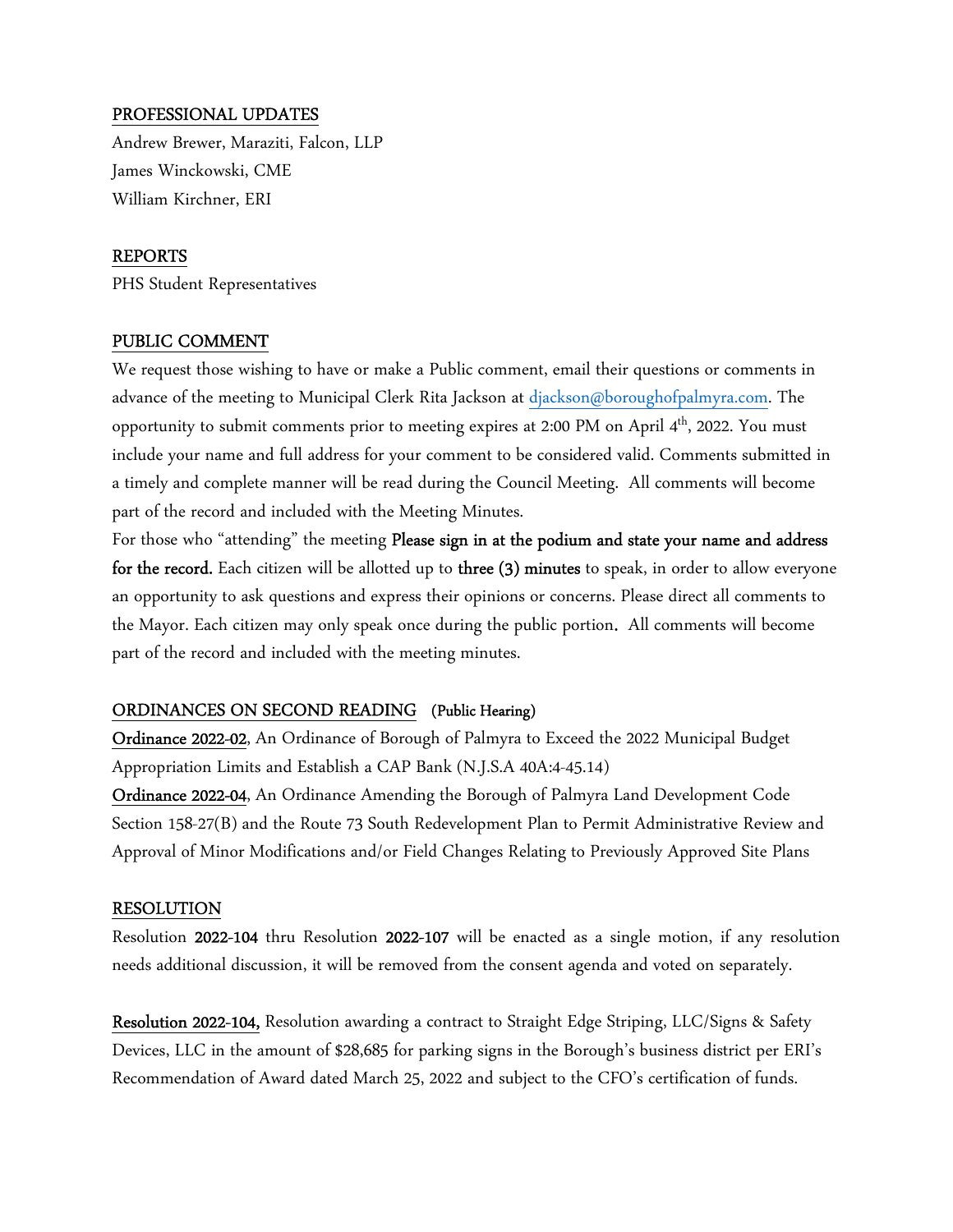Resolution 2022-105, Resolution approving a change order in the amount of \$4000 for Thor Construction Group LLC for the Palmyra Police Station Flood remediation project bringing the new contract total to \$22,350.00.

Resolution 2022-106, Resolution to Authorize Outlaw Investment Group, LLC to Submit Site Plan Application to the Palmyra Land Use Board

Resolution 2022-107, Resolution Authorizing the Execution of an Agreement Between the New Jersey Department of Transportation and the Borough of Palmyra with Respect to the Temple Boulevard Improvements Project Federal Project # TAP-1046(300)

### PUBLIC EVENTS

Palmyra Easter Egg Hunt Palmyra Downtown Safety Day Juneteenth Celebration Spring Yard Sale Palmyra Cove Nature Park riverbank "Beach Sweep"

#### DISCUSSION ITEMS

- Borough Hall staffing/reopening to the public, Legion Field, Community Center, Council Meetings - Covid-19 update
- Electrical Sub-Code/Inspector
- In-house trash collections
- Electric vehicles and charging stations grant opportunities
- Alcoholic Beverage Consumption in Public Spaces
- YMCA outdoor summer program
- School Resource Officer agreement with BOE

# ADMINISTRATORS REPORT

- 2022 Burl Co JIF Elected Officials Training
- Uncompensated Balances Report
- Misc. items as necessary

# ONGOING REMINDER PROJECTS

- Purchase Orders Council signature requirement
- Sidewalk/snow & ice removal Ordinance